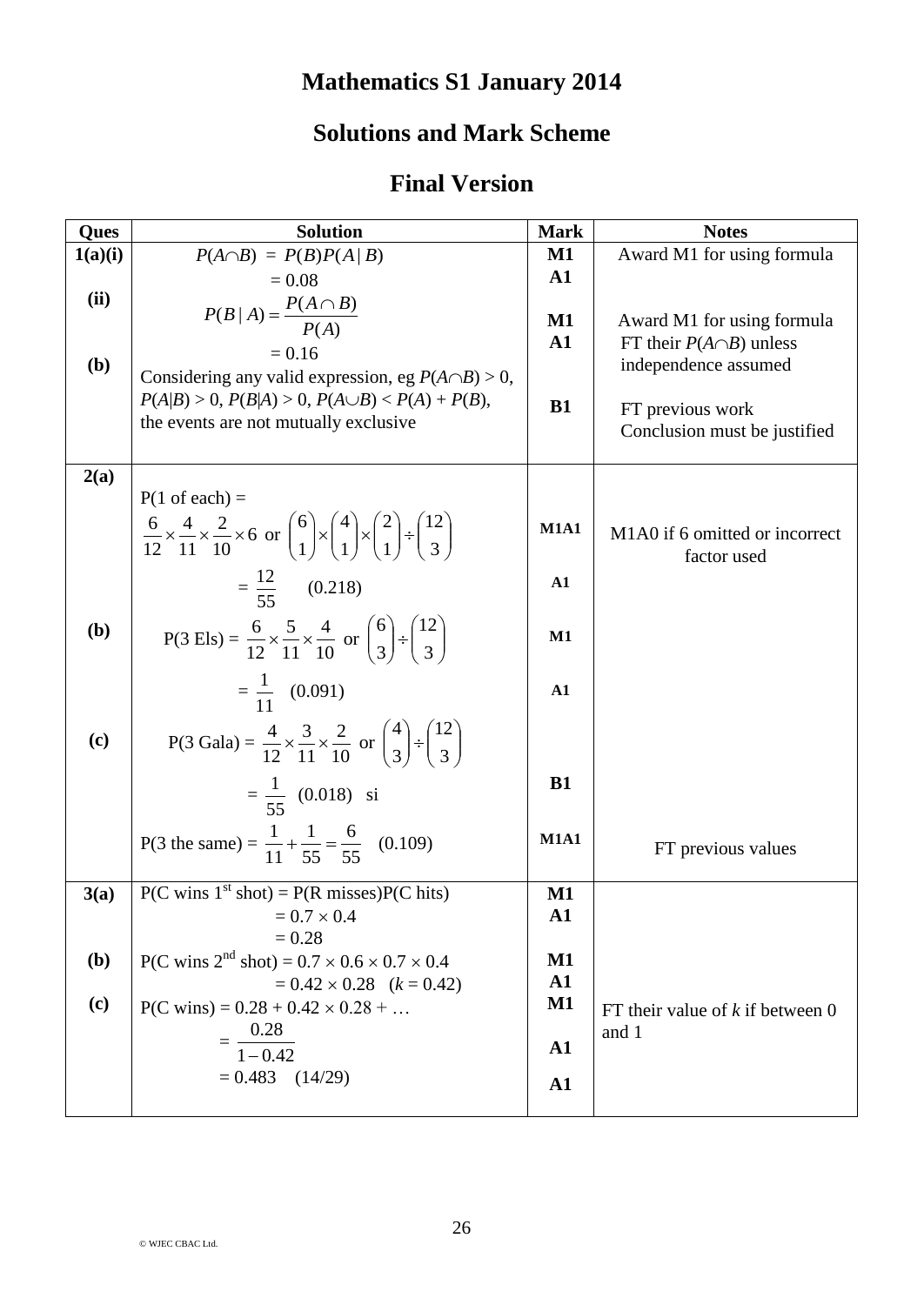| Ques           | <b>Solution</b>                                                                                                                                        | <b>Mark</b>                                                      | <b>Notes</b>                                                                                                                              |
|----------------|--------------------------------------------------------------------------------------------------------------------------------------------------------|------------------------------------------------------------------|-------------------------------------------------------------------------------------------------------------------------------------------|
| 4(a)(i)        | $P(X=6) = {20 \choose 6} \times 0.2^6 \times 0.8^{14} = 0.109$                                                                                         | <b>M1A1</b>                                                      | M0 if no working shown                                                                                                                    |
| (ii)           | Prob = $0.9900 - 0.0692$ or $0.9308 - 0.0100$<br>$= 0.921$ cao                                                                                         | <b>B1B1</b><br><b>B1</b>                                         | B0B0B0 if no working shown                                                                                                                |
| (b)            | $B(200, 0.0123)$ is approx Po(2.46)                                                                                                                    | <b>B1</b>                                                        |                                                                                                                                           |
|                | $P(Y=3) = \frac{e^{-2.46} \times 2.46^3}{3!} = 0.212$                                                                                                  | <b>M1A1</b>                                                      | M0 if no working shown<br>Do not accept use of tables                                                                                     |
| 5(a)           | $P(2G) = \frac{1}{3} \times 1 + \frac{1}{3} \times \frac{3}{4} \times \frac{2}{3} + \frac{1}{3} \times \frac{2}{4} \times \frac{1}{3}$                 | <b>M1A3</b>                                                      | M1 Use of Law of Total Prob<br>(Accept tree diagram)                                                                                      |
|                | $=\frac{5}{9}$ cao                                                                                                                                     | ${\bf A1}$                                                       |                                                                                                                                           |
| (b)            | P(A 2G) = $\frac{1/3}{5/9}$<br>= $\frac{3}{5}$ cao                                                                                                     | <b>B1B1</b>                                                      | FT denominator from (a)<br>B1 num, B1 denom                                                                                               |
|                |                                                                                                                                                        | <b>B1</b>                                                        |                                                                                                                                           |
| 6(a)(i)        | <i>X</i> is $B(10, 0.75)$ si<br>$E(X) = 7.5$ ,<br>$Var(X) = 1.875$                                                                                     | <b>B1</b><br><b>B1</b><br><b>B1</b>                              |                                                                                                                                           |
| (ii)           | Attempt to evaluate either $P(X = 7)$ or $P(X = 8)$<br>$P(X = 7) = 0.250$ ; $P(X = 8) = 0.282$<br>So try $P(X = 9) = 0.188$<br>Most likely value $= 8$ | $\mathbf{M1}$<br>$\mathbf{A1}$<br>$\mathbf{A1}$<br>$\mathbf{A1}$ | Award the final A1 only if the<br>previous A1 was awarded                                                                                 |
| (b)(i)<br>(ii) | $W = 10X - 2(10 - X) = 12X - 20$<br>$E(W) = 12 \times 7.5 - 20 = 70$<br>$Var(W) = 12^2 \times Var(X) = 270$                                            | <b>B1</b><br><b>B1</b><br><b>M1A1</b>                            | FT their mean and variance from<br>(a) and FT their derived values<br>of <i>a</i> and <i>b</i> provided that $a \neq 1$<br>and $b \neq 0$ |
| 7(a)           | $E(X) = 0.1 \times 1 + 0.2 \times 2 + 0.3 \times 3 + 0.1 \times 4 + 0.3 \times 5$                                                                      | $M1$                                                             |                                                                                                                                           |
|                | $= 3.3$<br>$E(X^2) = 0.1 \times 1 + 0.2 \times 4 + 0.3 \times 9 + 0.1 \times 16$<br>$+0.3 \times 25$ (12.7)<br>$Var(X) = 12.7 - 3.3^2 = 1.81$          | ${\bf A1}$<br><b>B1</b><br><b>M1A1</b>                           | FT their $E(X^2)$                                                                                                                         |
| (b)(i)         | The possibilities are $(1,1,2)$ ; $(1,2,1)$ ; $(2,1,1)$<br>$P(S = 4) = 0.1^2 \times 0.2 \times 3 = 0.006$                                              | B1<br><b>M1A1</b>                                                | Award M1 if only one correct<br>possibility given                                                                                         |
| (ii)           | The only extra possibility is $(1,1,1)$ so<br>$P(S = 3) = 0.1^3$ (0.001)                                                                               | <b>B1</b><br><b>B1</b>                                           |                                                                                                                                           |
|                | Therefore $P(S \le 4) = 0.007$                                                                                                                         | <b>B1</b>                                                        | FT from $(b)(i)$ if M1 awarded                                                                                                            |